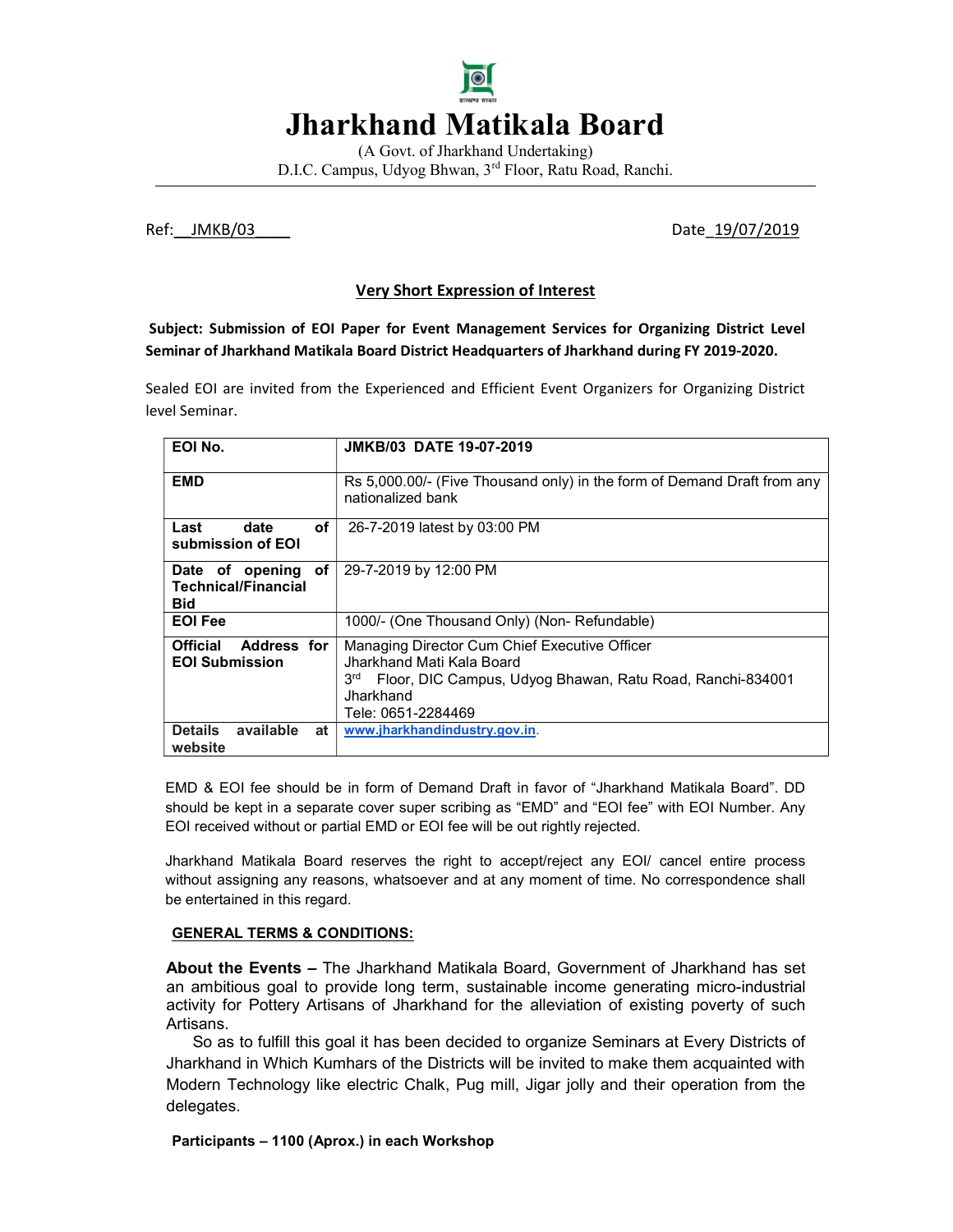- 1. 100 Nos VIP, Guest and Office Staff
- 2. 1000 Nos. (Aprox.) Kumhars/Potters Artisans
- 3. Seminar- Power Point Presentation by Delegates
- 4. Timing 10:00 AM to 5:00 PM
- 5. Total No. of Workshop to be organized- 3
- 6. Place and Date of Workshop Ranchi, Bokaro and Godda and other District

 Initially the Work Order will be issued for Event Management of One Workshop. If the performance is found satisfactory and up to the Marks then only Work Order for second work and third work shop will be issued or else Work Order may be issued to the Empanelled Agency on the same rate.

#### 7. Scope of Work:

- 1. Stage Design and Venue Management Iron Frame Flex Backdrop on Stage, Flower Decoration, Bouquets, Lighting of Lamp, Light and Sound on Stage, Power Point Screens, Laptop, Projector, In venue Standee and banner, 2 nos. Gate at entrance, Reception Counter, arrangement of Broacher, Invitation Card  $-100$  pcs, Mementos for guest (VIP)- 10 pcs, Felicitation Shawl(Khadi) for Guest – 10 pcs , ID Card – for Staff and VIPs- 100 Pcs, Press kit -30Pcs etc.
- 2. Ticketing, Local Transport and Hospitality of Guest The event organizer will do the air/Train/Bus ticketing, arrange Station/airport pick-up and drop and local transport in Scorpio/Innova Vehicles for the guest and also arrange hotel rooms and food in the city. (As per Requirements)
- 3. Organizing transport and logistics in bus Arrangement of one big bus from each block of the Districts for bringing Kumhar to the Seminar Venue( Total 10-12 Bus) (As per requirements)
- 4. Refreshment , Breakfast and Lunch
- a) VIP Refreshment on stage 100 Packets (Roasted almond- 30 gm, Cashew Nut- 30 gm, dry Sweets- 50 Gram, Tea and Coffee- 100 Ml, along with 500 ml ISI marked water bottle will be supplied by the event organizer and to be served by 2 nos. of professional service boy with proper cutlery and uniform. (Timely clearance to be ensured)( Payment on actual no of Plats basis)(As per Actual)
- b) VIP Lunch 100 Plats Arrangement of VIP Lunch at Seminar Place (Pulao, Rice, Paneer Masala, Dal Fry, Mix Veg, Salad, Chatni, Papad, Sweets , Achar, and Mineral Water Bottel (500 ml) etc) (As per actual)
- c) Breakfast for audience and participants  $-1000$  Plats Puri, Sabii, jalebi and Tea or Coffee  $-$ 100 ml will be supplied by the Event Organizer and to be served by 5 Nos of professional service boy with proper cutlery and uniform, Timely clearance to be ensured (Payment on actual no. of plate basis)
- d) Participants Lunch- 1000 Plats (plain Rice, Dal fry, Mix Veg, Salad , Chatni, Papad) Drinking water Jar and disposable glass. (Payment on actual no. of plate basis)
- 5. Providing of professional Anchor- 1 Nos. (Male or Female)- The Anchors should be well versed with subject, presentable and eloquent.
- 6. Videography and still Photography- The Event Organizer will arrange for both still photography (100 Pcs) and videography and submit 5 Sets of prints and edited Video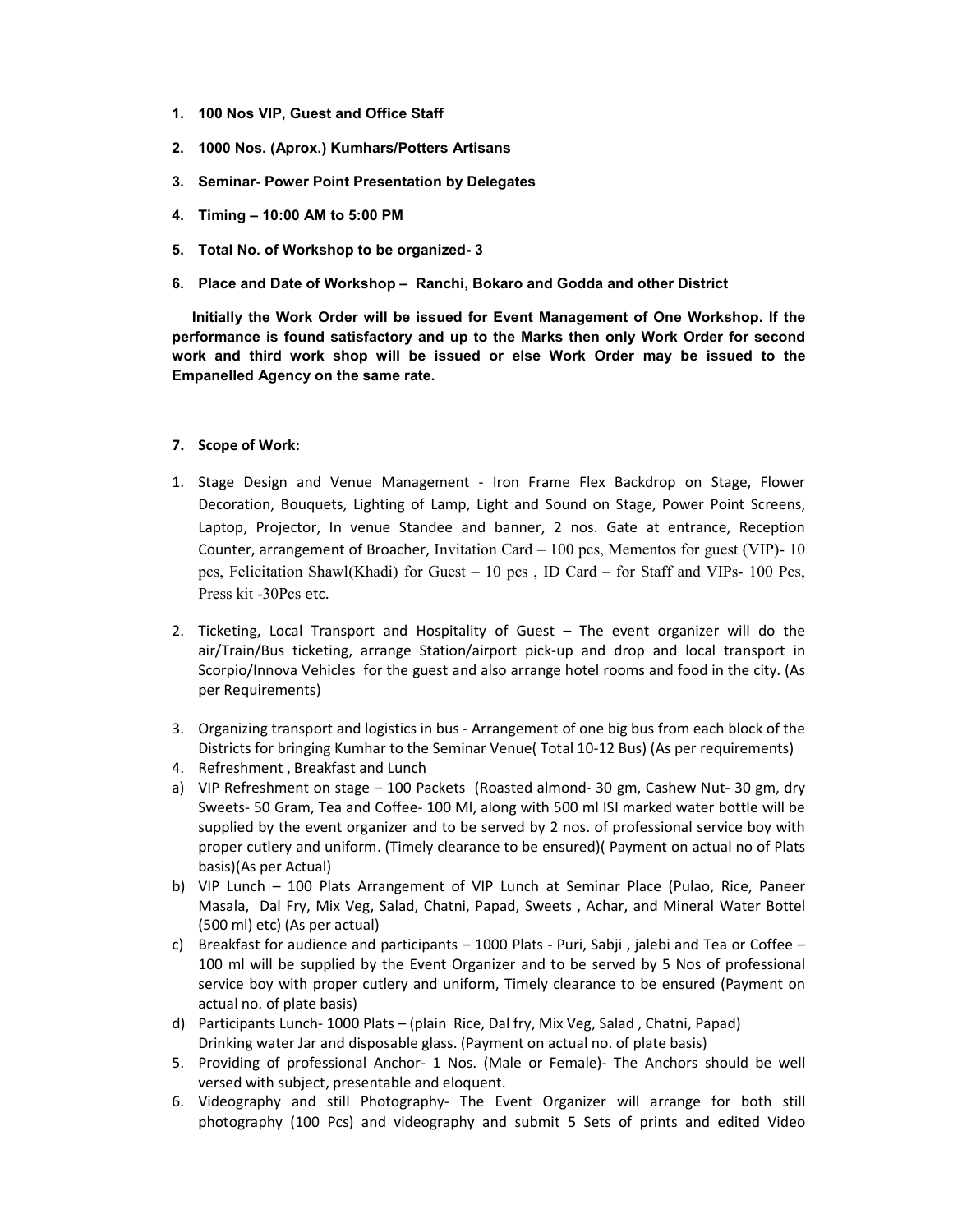documentation of 10 to 15 Mins with Hindi and English Voice over and the entire raw footage.

7. Selection of Venue (Hall) - Selection of venue (Hall) will be done by Jharkhand Matikala Board and the rent of the venue/hall will be made by the Board.

### 8. Eligibility Criteria:

- i. The Event management Organizer should be a Registered Company/Organization. (Proof of same to be attached).
- ii. The Organizer must be carried out at least three event management work Successfully in any Central Govt./State Govt. dept./NGOs./Private and public Sector during last 2 years. The total value of these one to three work orders must be more than 10 lacs. (Copy of Work Order to be attached).
- iii. The bidder should have an annual turnover of Rs 20.00 Lacs during financial years (2018-2019). Copy of P&L accounts, balance Sheets duly certified by the Chartered Accountant along with ITRs of financial years 2018-2019 should be submitted.
- iv. GST (attach self –certified copy of the same)
- v. PAN (attach self-certified copy of the same)
- vi. The firm should not be blacklisted or barred by any dept. of govt., PSU, Institutes or Autonomous Bodies etc. (Attach self-declaration on letter head of bidder).
- vii.If the experience and efficiency of local bidders are found similar the outsider bidders the preference will be given to local bidders.

### 9. Sealing and Submission of Bid:

#### Part -A Technical Bid: Should contain

- i. Bid Forwarding letter in prescribed format as per **Annexure-I**.
- ii. Technical Bid in prescribed format as per **Annexure-II** with all relevant/Supporting duly signed documents as mentioned in bid document.
- iii. EMD & Tender Fee

Seal envelope with superscription "Technical Bid for Event Management Services for Organizing District Level Seminar of Jharkhand Matikala Board District Headquarters of Jharkhand during FY 2019-2020: Part A".

Part -B Financial Bid: Should contain only Financial Bid. This is to be filled in prescribed format as per Annexure-III in seal envelope with superscription "Financial Bid of Event Management Services for Organizing District Level Seminar of Jharkhand Matikala Board District Headquarters of Jharkhand during FY 2019-2020 : Part B".

Above Part-A and Part-B in separate envelopes should be put in one seal envelope. The envelope should be superscripted as "EOI for Event Management Services for Organizing District Level Seminar of Jharkhand Matikala Board District Headquarters of Jharkhand during FY 2019-2020" with EOI Number and EOI Date.

10. After Evaluation of Technical Bid only qualified Bidders called for financial bid and Financial Bid will be opened. They will have to bring original copy of their documents along with their authorized representatives.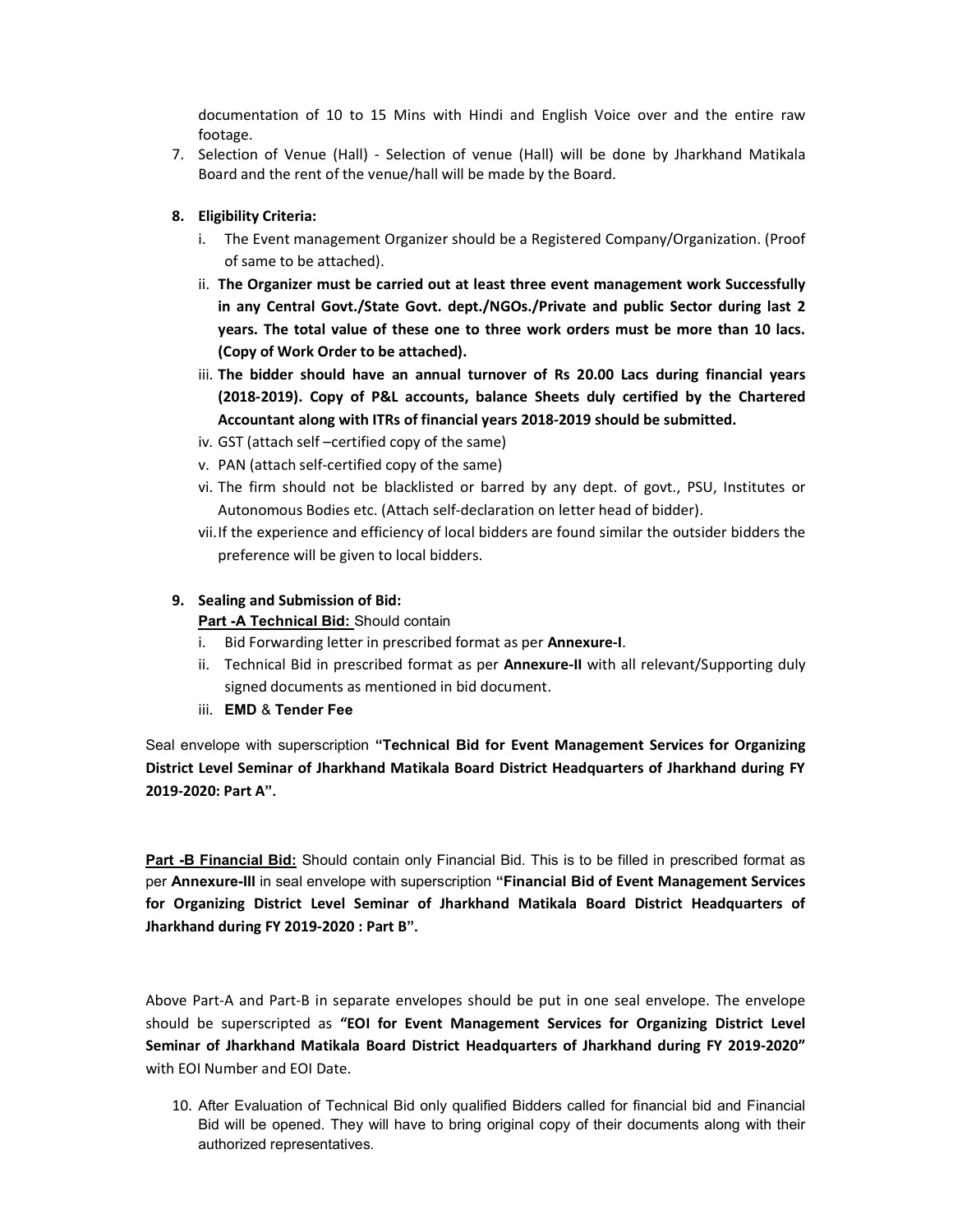- 11. Selection of Successful Bidder: The bidder who quotes the lowest rate in the financial Bid at annexure- III will be declared as the successful Bidder.
- 12. The Work of the first event management will be allotted to the lowest bidder and other bidders will be empanelled in the Board for allotment of other works/event at the same rate, if the work of first bidder is found unsatisfactory.

Termination of contract: In case of breach of work order by the successful bidder, the performance security shall be forfeited and the bidder shall be blacklisted in addition to the termination of the contract.

- 13. Dispute Resolution: In the event of any dispute or differences arising under this agreement, the decision of the Managing Director of Jharkhand Mati Kala Board Board will be final.
- 14. Applicable Law: The court of Jurisdiction shall be Ranchi for all such purposes.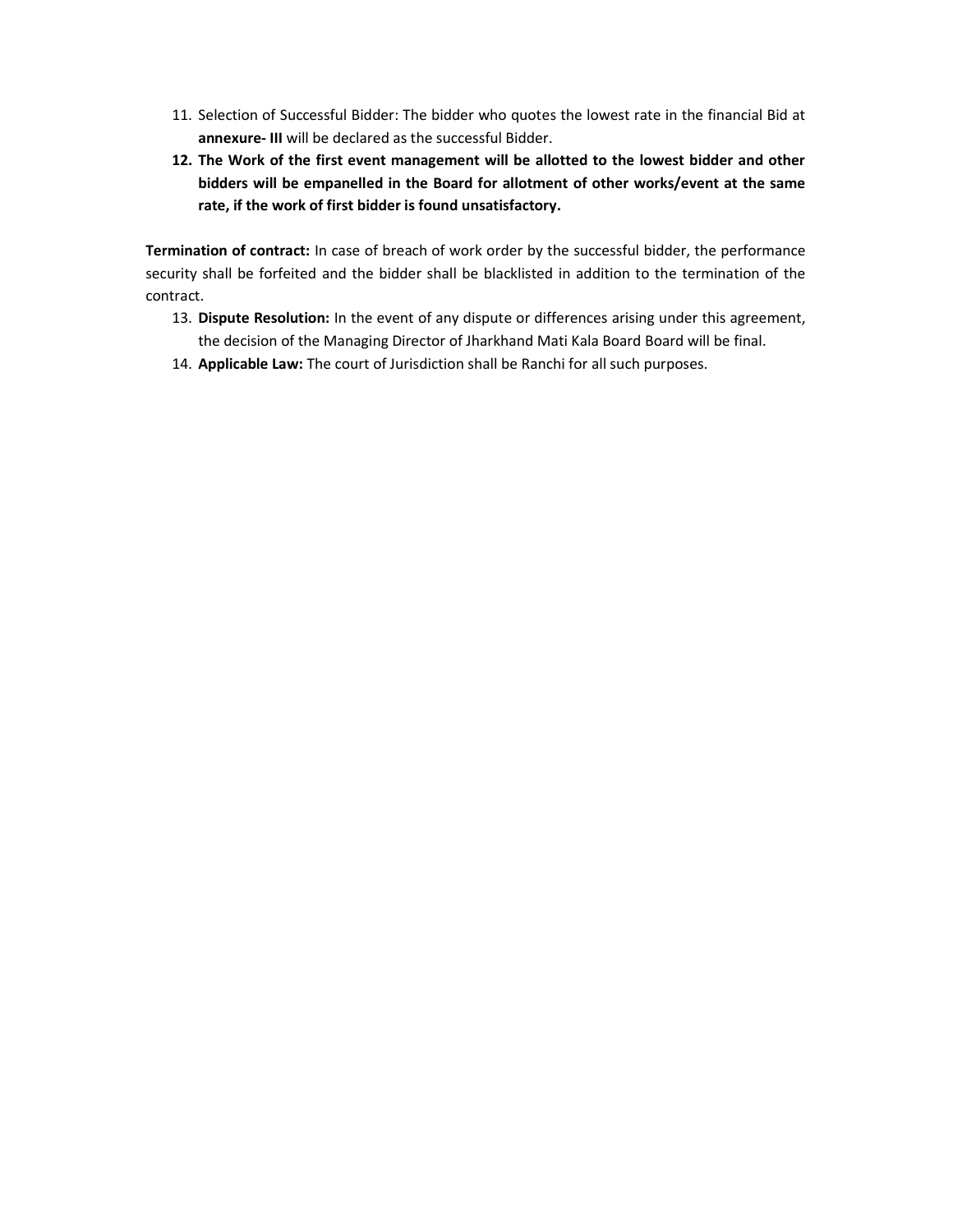#### ANNEXURE-I

#### BID FORWARDING LETTER

(ON the Letterhead of the Bidder)

EOI No:

From,

……………………………………………………………….

……………………………………………………………….

……………………………………………………………….

To

Managing Director Jharkhand Mati Kala Board 3<sup>rd</sup> Floor, Udyog Bhawan, DIC Campus Ratu Road, Ranchi-834001

Sub: Submission of bid for "EOI of Event Management Services for Organizing District Level Seminar of Jharkhand Matikala Board District Headquarters of Jharkhand during FY 2019-2020. ".

Dear Sir,

With reference to the above subjected tender, I/We am/are submitting our bid for the above cited work. I/We hereby confirm and declare that I/We have carefully studied the tender document therein and undertake myself /ourselves abide by the terms and condition laid down in the tender document

The EOI Processing Fee of Rs. 1,000 /-(One thousand only) and EMD of Rs.5,000/- (Rupees Five Thousand Only) in the form Of Demand Draft in the favor of JHARKHAND MATIKALA BOARD RANCHI are enclosed herewith.

Yours faithfully,

(Signature of the Authorized Official of the bidder with seal)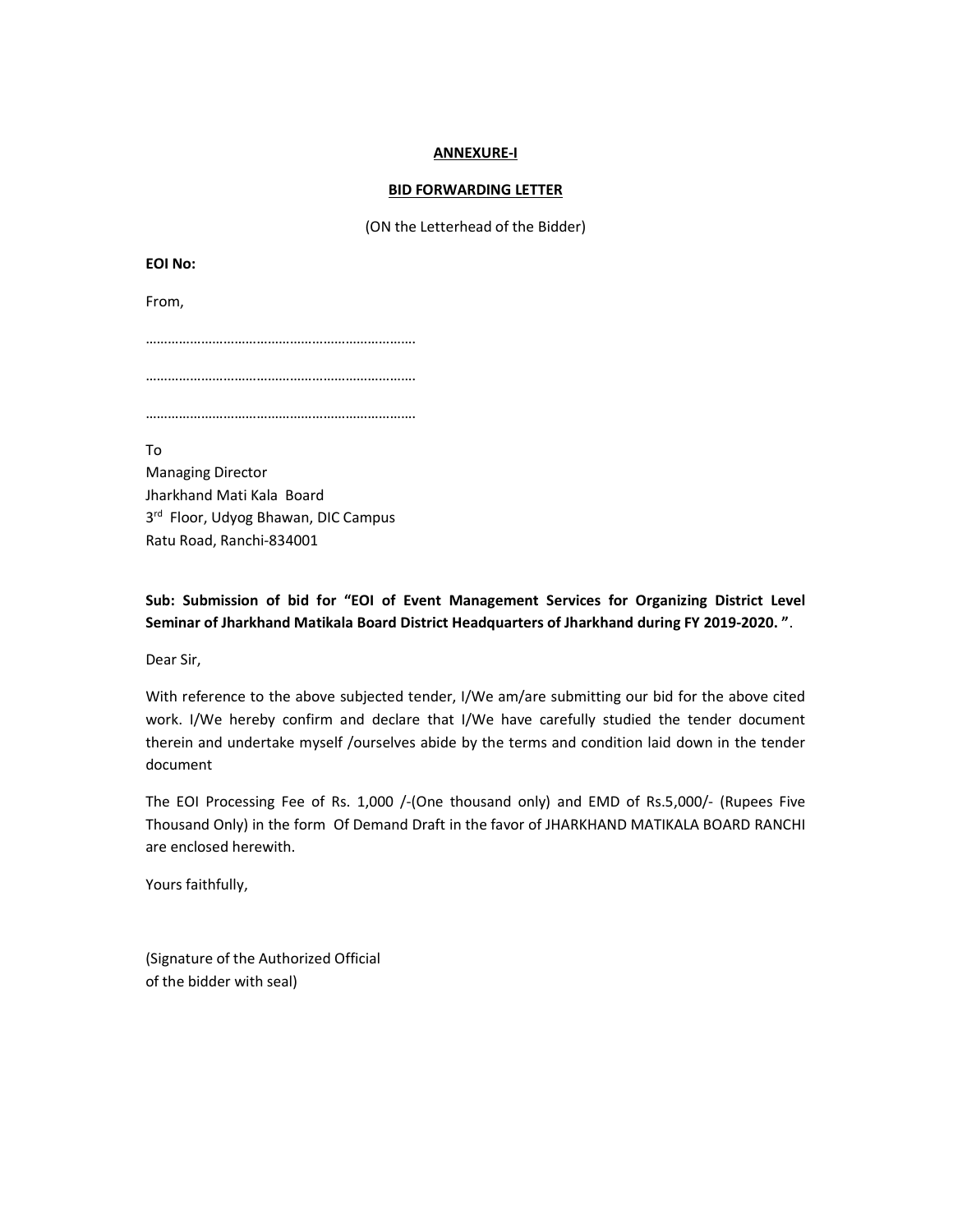# ANNEXURE-II TECHINICAL BID

#### (To be submitted in a separate sealed envelope)

Tender No:……………………………………………………

### Dt……………………………………

#### (Self-attested photo copies of all supporting documents must be attached with the technical bid)

| SI <sub>No.</sub> | <b>Particulars</b>                                                                                                                                                                                                                                                                            | Compliance | Page No. |
|-------------------|-----------------------------------------------------------------------------------------------------------------------------------------------------------------------------------------------------------------------------------------------------------------------------------------------|------------|----------|
| 1.                | Name of the Firm:                                                                                                                                                                                                                                                                             | (Yes/No)   |          |
| 2.                | Address of Firm:                                                                                                                                                                                                                                                                              |            |          |
|                   | Tel/Mob No:                                                                                                                                                                                                                                                                                   |            |          |
|                   | Fax No:                                                                                                                                                                                                                                                                                       |            |          |
|                   | Email ID:                                                                                                                                                                                                                                                                                     |            |          |
| 3.                | Type of Firm: Proprietary/Partnership /Pvt Ltd. etc.(Attach<br>proof in support of this)                                                                                                                                                                                                      |            |          |
| 4.                | Name and Designation of Authorized person with Tel/Mob<br>No., Email ID to deal with Jharkhand Mati Kala Board.                                                                                                                                                                               |            |          |
| 5.                | EOI processing Fee of Rs.1000/- (Non-refundable) and EMD<br>of Rs.5,000/- in the form of DD.                                                                                                                                                                                                  |            |          |
| 7.                | The Event Management Organizer must have successfully<br>executed at least 3 Event Management Work in Last 2<br>Years. The total value of these three work orders must be<br>more than 10 lacs (Copy of Work Order be Submitted)                                                              |            |          |
| 8.                | The bidder should have an annual turnover of Rs 20.00 Lacs<br>during financial years (2018-2019). Copy of P&L accounts,<br>balance Sheets duly certified by the Chartered Accountant<br>along with ITRs of financial year 2018-2019 should be<br>submitted.<br>(Proof copy must be submitted) |            |          |
| 9.                | GST No.<br>(attach self-certificated copy of the same)                                                                                                                                                                                                                                        |            |          |
| 10.               | PAN(Attach self-certified copy of the same                                                                                                                                                                                                                                                    |            |          |
| 12.               | The firm should not be blacklisted or barred by any dept. of                                                                                                                                                                                                                                  |            |          |
|                   | Govt., PSU Institute or Autonomous Bodies etc.(Attach self-                                                                                                                                                                                                                                   |            |          |
|                   | declaration on the letter head of bidder)                                                                                                                                                                                                                                                     |            |          |

## Declarations:

I/We

…………………………………………………………………………………………………………………………………………….(Names of

partners/proprietors ) do hereby declare that the entries made here are true to the best of my/our knowledge. I/We hereby agree to abide by all terms and conditions laid down in tender document.

Place:

Date: (Signature of bidder) and the state of state of state of state of bidder) and the state of state of  $\mathcal{S}$  (Signature of bidder)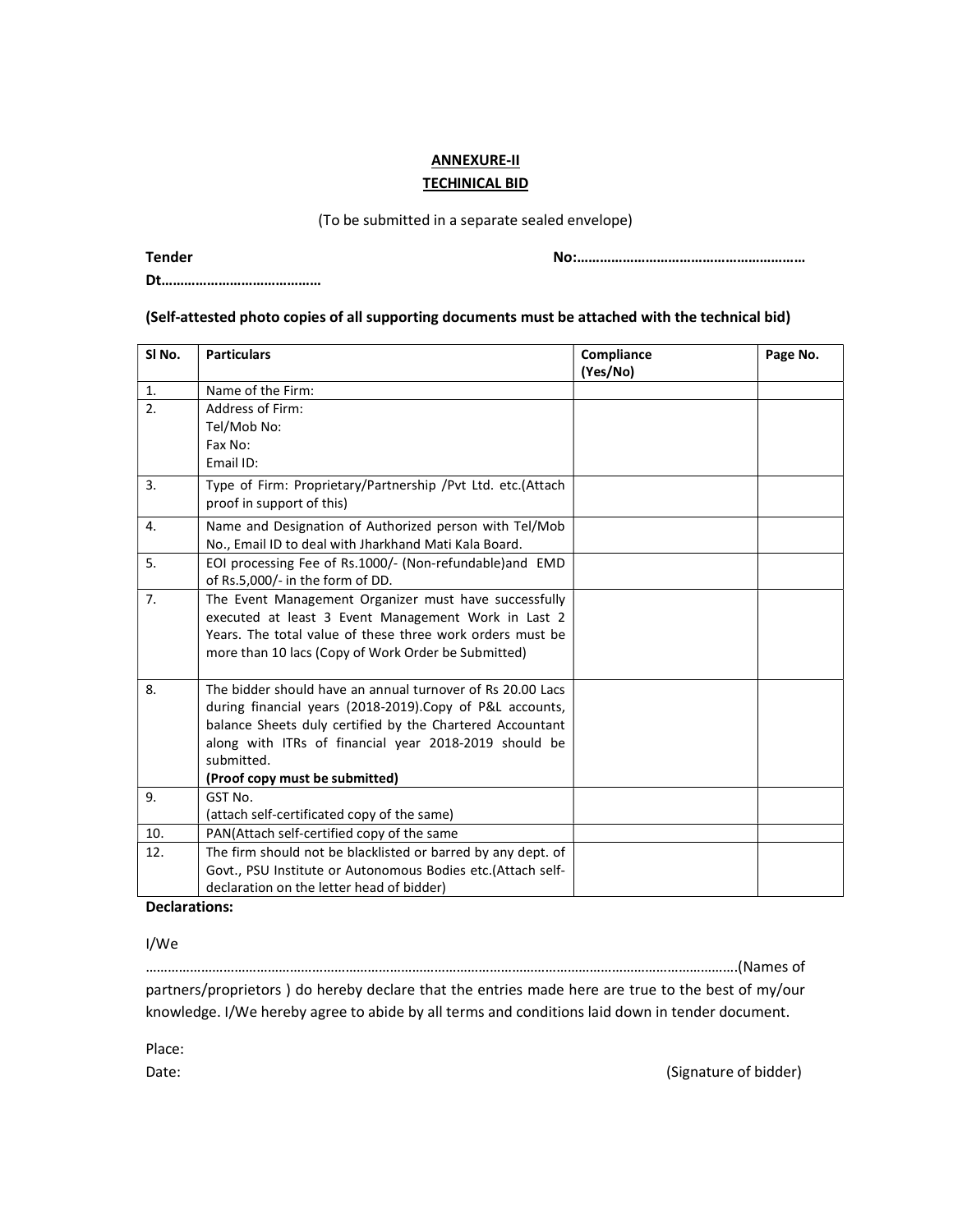# ANNEXURE-III FINANCIAL BID

(On the Letterhead of the Bidder)

From,

……………………………………………………………….

……………………………………………………………….

……………………………………………………………….

To Managing Director -Cum-Chief Executive Officer Jharkhand Mati Kala Board 3<sup>rd</sup> Floor, Udyog Bhawan, DIC Campus Ratu Road, Ranchi-834001

Dear Sir,

I am submitting hereunder the following rates/quotation for providing event management services for the organizing each Seminar for Jharkhand Matikala Board of District Headquarter of Jharkhand.

| SI             | Head                                      | <b>Particulars</b>                                                                                                                                                                                                                                                                                                                                                                                    | Rate Per | Quantity                       | Amount in |
|----------------|-------------------------------------------|-------------------------------------------------------------------------------------------------------------------------------------------------------------------------------------------------------------------------------------------------------------------------------------------------------------------------------------------------------------------------------------------------------|----------|--------------------------------|-----------|
| No.            |                                           |                                                                                                                                                                                                                                                                                                                                                                                                       | Unit     | Required                       | Word      |
| $\mathbf{1}$   | Stage Design and<br>Venue<br>Management - | Iron Frame Flex Backdrop on<br>Stage, VIP Sofa, Table, Chair,<br>Podium, Flower Decoration,<br>Bouquets, Lighting of Lamp,<br>Light and Sound on Stage, 2 no.<br>Gate at entrance, Invitation Card<br>$-100$ pcs, Mementos for guest<br>(VIP)- 10 pcs, Felicitation<br>Shawl(Khadi) for Guest $-10$ pcs<br>, ID Card - for Staff and VIPs-<br>100 Pcs, Reception Counter,<br>Press $Kit - 30$ pcs etc |          | Lumpsum                        |           |
| $\overline{2}$ | In Venue                                  | Iron Frame Flex/Banner/Hording<br>for Outside the Stage                                                                                                                                                                                                                                                                                                                                               |          | 4000 Sqr. Ft.<br>(if required) |           |
| 3              | In Venue                                  | Molded (Plastic) Chair                                                                                                                                                                                                                                                                                                                                                                                |          | 1000<br>(If Required)          |           |
| 4              | <b>Exhibition Area</b>                    | Iron Frame Stall (30ftx 10 ft),<br>Table set $-6$ Pcs, Plastic Chair-<br>6 Pcs, Shelves $-6$ pcs, Carpeting<br>$-300$ Sqr. Ft.                                                                                                                                                                                                                                                                        |          | (if Required)                  |           |